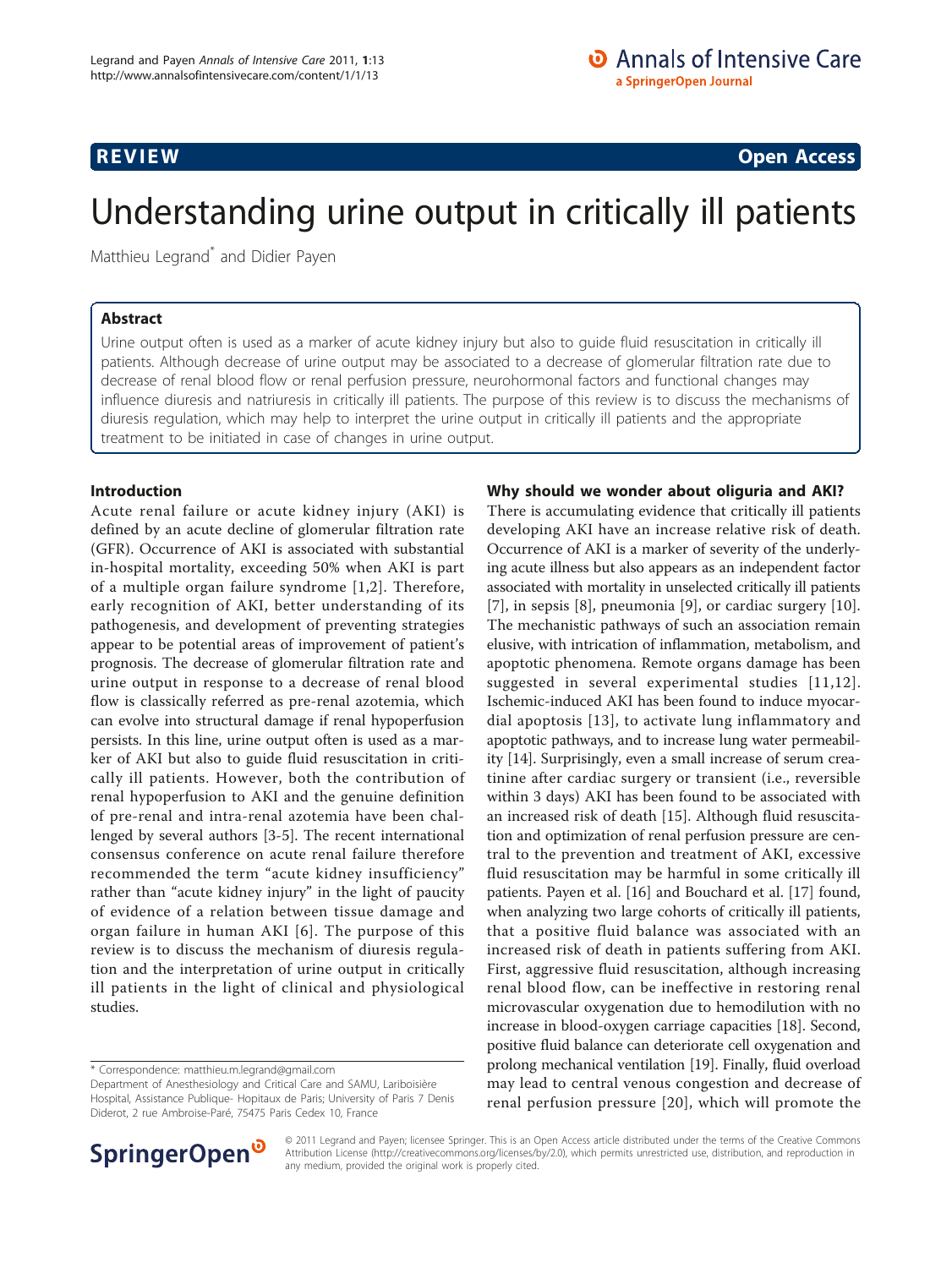development of AKI in patients with acute heart failure [[21\]](#page-6-0) or sepsis [\[22\]](#page-6-0). The type of fluid used also can have a role with "renal toxicity" associated with the use of colloids.

### Urine output and definition of acute kidney injury

In clinical research, more than 30 definitions of acute renal failure have been used before the release of the RIFLE criteria by the Acute Dialysis Quality Initiative group in 2004 [\[23\]](#page-6-0). The first merit of this classification was to introduce a standard and simple definition of AKI for clinical research purposes but also to stratify the severity of AKI based on serum creatinine level, creatinine clearance, or urine output. In 2007, the Acute Kidney Injury Network classification was published, introducing subtle modifications to the RIFLE criteria. A part from the change in nomenclature (Risk, Injury, and Failure were replaced by stage 1, 2, and 3, the categories Loss and Endstage disappeared), an absolute increase of serum creatinine of 0.3 mg/dl was sufficient to classify patients in stage 1, introducing the notion than only small changes in serum creatinine are of clinical relevance. Finally, the AKIN criteria should be applied "after following adequate resuscitation when applicable" with the purpose of excluding patients with pure renal pre-azotemia. The introduction of the RIFLE and AKIN definitions were a crucial step forward in the development of clinical research and have since been widely accepted by the medical community. Using these classifications, a patient with decrease of urine output will be classified as "AKI." However, a nonsustained decrease of urine output does not necessarily imply a decrease of glomerular filtration rate but can simply represent a physiological renal adaptation (i.e., antidiuresis and antinatriuresis) to maintain the body volume and/or electrolytes homeostasis. This would be the case if decreased urine output is not associated with a decline of creatinine clearance. Although severe acute renal failure with oliguria or anuria has been reported to be associated with a worse outcome compared with patients with preserved urine output, the use of urine output as a criterion to classify AKI severity may be misleading. It was reported that the combination of creatinine and urinary output for classifying the patient's risk of death was more stringent than urinary output alone for classifying patients [[7,24](#page-6-0)]. One can conclude that patients classified according to the urine output criterion only might be less severe than those classified according to the combination of creatinine and urine output [\[25\]](#page-6-0). On the other hand, severe tubular dysfunction can lead to increased urine output despite low GFR. Urine output therefore seems to be a nonspecific and poor parameter for classifying of AKI in critically ill patients.

# Glomerular filtration rate as a determinant of urine output

At constant hydraulic permeability of the glomerular filtration barrier, the glomerular filtration is driven by the pressure gradient across the glomerular capillary walls (Figure [1\)](#page-2-0). The pressure gradient across the glomerular capillary wall is determined by the opposing forces of the hydraulic and oncotic pressures gradients between the capillaries and the Bowman's space. Because the length of the afferent and efferent arterioles in the glomerular capillary network is relatively short and the resistance is low, the glomerular capillary hydraulic pressure remains rather constant along the capillaries, whereas the oncotic pressure along the capillary increases in relation with filtration. Therefore, the limiting factors of GFR are the renal plasma flow and the plasma protein concentration. A higher renal plasma flow will induce a reduction in filtration fraction (i.e., ratio of ultrafiltration to renal plasma flow) with a lesser increase of capillary plasma protein concentration along the glomerular capillaries. Conversely, when the renal plasma flow is reduced, the glomerular filtration rate decreases but with an increase in the filtration fraction. An increase of capillary hydraulic pressure will cause the ultrafiltrate to be mainly generated on the first portion of the afferent side of the capillary network and to cease when hydraulic and oncotic pressures become equal along the glomerular capillary network (Figure [1](#page-2-0)). Therefore, the oncotic pressure becomes the limiting factor of glomerular filtration [\[26](#page-6-0)]. In this line, the natriuresis and diuresis response to crystalloids infusion are in part mediated by the changes of intraglomerular oncotic forces following plasma protein dilution [[27](#page-6-0),[28\]](#page-6-0), an effect that is not observed after hyperoncotic colloids administration. When hydraulic permeability is altered (decreased of glomerular surface area as in chronic kidney disease) glomerular hydraulic capillary pressure becomes the major determinant of the glomerular filtration rate (Figure [1](#page-2-0)) [[29](#page-6-0)].

#### Relationship between renal blood flow and GFR

Physiologically, the renal blood flow is autoregulated, which means that it remains unchanged when arterial blood pressure varies [[30](#page-6-0)]. Such autoregulation is mediated by a myogenic mechanism, the tubuloglomerular feedback (TGF), and a "third mechanism" not yet fully identified. The lower autoregulatory threshold of mammalian kidney occurs at a mean arterial pressure (MAP) of  $~80$  mmHg. Below this pressure level, renal blood flow and glomerular filtration rate decrease along with the decrease in pressure [\[31\]](#page-6-0).

In normal kidneys, the total interruption of renal blood flow for a prolonged period of time (i.e., more than 30 minutes) followed by reperfusion is always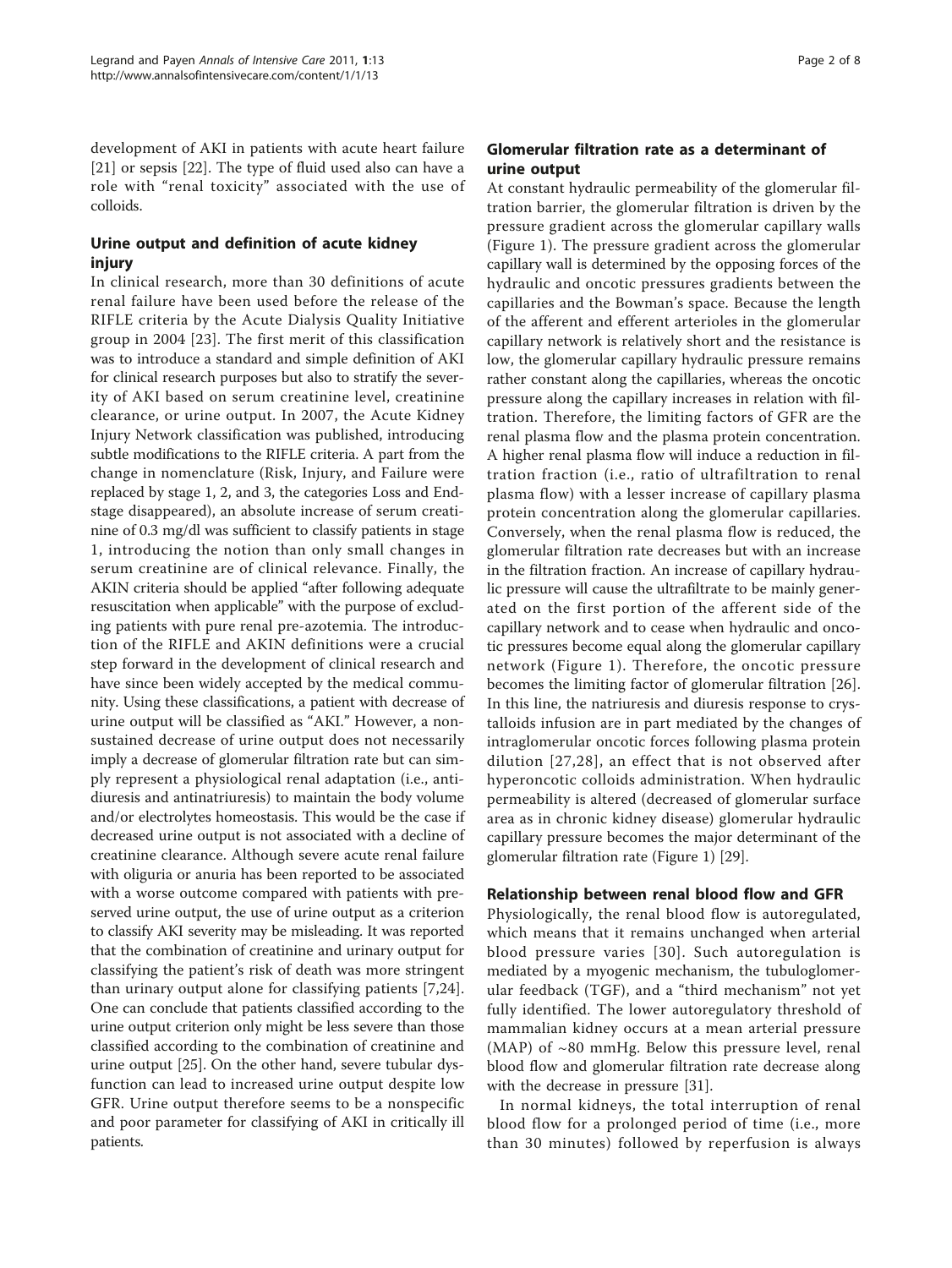<span id="page-2-0"></span>

pressure therefore reducing GFR. GFR, glomerular filtration rate.

associated with major tubular and microvascular damage. In this condition, cellular lesions result from a combination of cellular hypoxia-reperfusion injury and oxidative stress-associated damage [\[32](#page-6-0)]. This situation is a rare clinical scenario except during suprarenal aortic surgery with aortic clamping. Experimental studies have shown that prolonged period of renal hypoperfusion would not systematically lead to renal histological damage and renal failure [[33,34](#page-6-0)]. Saotome et al. reported that prolonged mechanical reduction of renal blood flow by 80% for 2 h in conscious sheep did not induce sustained renal function impairment or kidney damage [[33\]](#page-6-0). In a rat model, Johannes et al. have shown that temporary mechanical reduction of renal blood flow

does not impair microcirculatory oxygenation and renal function [[34\]](#page-6-0). However, severe renal damage were observed in rats recovering from an ischemic acute renal failure induced by intra-arterial infusion of norepinephrine [[35\]](#page-6-0), which underwent additional injury by mild hemorrhage, an effect partially prevented by renal denervation. These observations highlight the role of renal innervation in the induction of renal failure. Together, these experiments suggest that a severe transient hypoperfusion is able to reduce GFR and urine output but is not sufficient to induce persistent AKI. However, this is the superimposition of renal hypoperfusion episodes in relation to other insults, such as sepsis or ischemia, which may induce renal failure. Because of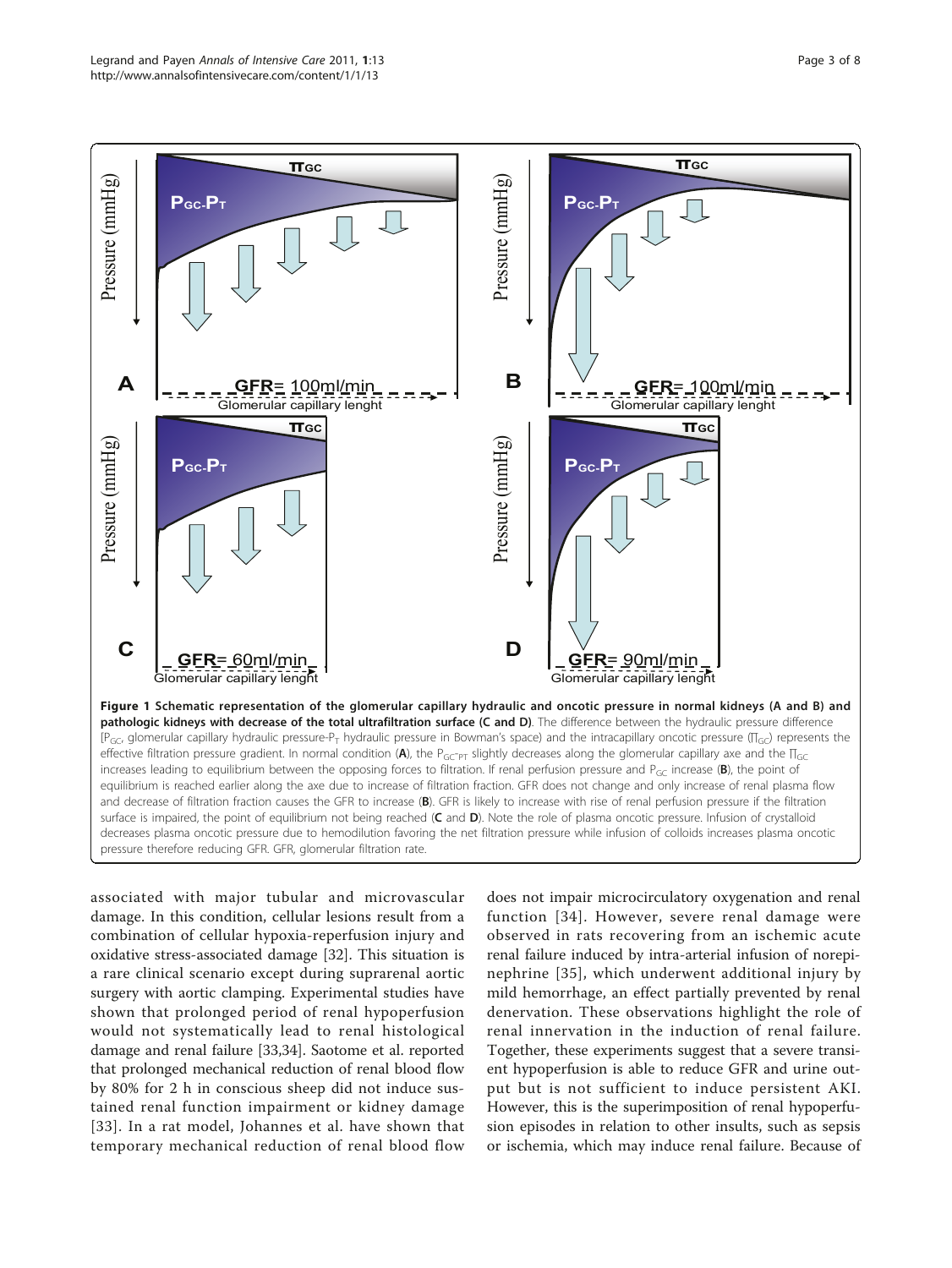the above-mentioned arguments, it is expected that preventing a decrease of renal blood flow may prevent or limit the occurrence of AKI in ICU patients.

Renal blood flow autoregulation exists at high mean arterial blood pressure, protecting the glomerular structure from hypertensive injury by a decrease of glomerular capillary pressure [[36](#page-6-0)]. Therefore, one can expect that increasing renal perfusion pressure when MAP is below the threshold of renal blood flow autoregulation or if autoregulation is impaired could improve GFR and urine output through an increase of renal blood flow. Sepsis is the leading contributor to AKI in the ICU setting, accounting for more than 50% of episodes of AKI. Whereas fluid challenge can improve renal perfusion pressure and renal perfusion in hypovolemic states, the sole fluid resuscitation is unlikely to increase largely the mean arterial pressure. Vasopressor infusion is therefore required to improve renal perfusion pressure in conditions with systemic inflammation [[37\]](#page-6-0). Norepinephrine has been reported to increase renal blood flow, urine output, and creatinine clearance in experimental sepsis [\[38](#page-6-0)]. Although norepinephrine also has been found to increase creatinine clearance in human sepsis [[39](#page-6-0)], clinical studies in which MAP was increased with norepinephrine have provided conflicting results. Bourgoin et al. found that increasing MAP from 65 to 85 mmHg did not further improve creatinine clearance in patients with septic shock [[40](#page-6-0)]. In contrast, in a more recent study among patients with vasodilatory shock after cardiac surgery, infusing norepinephrine was found to improve renal oxygen delivery, oxygen delivery/consumption balance, and GFR when MAP was increased from 60 to 75 mmHg [[41\]](#page-6-0). Infusion of norepinephrine in septic patients titrated to increase MAP from 65 to 75 mmHg was associated with a decrease of renal Doppler resistive index, suggesting an increase in renal vascular conductance [\[42](#page-6-0)], confirming the experimental data. These results are in accordance with physiological animals studies that showed that norepinephrine and vasopressin can induce, in septic states, an increase of renal blood flow through a combined increase of renal perfusion pressure (i.e., prerenal mechanism) and an increase of renal vascular conductance (i.e., intrarenal mechanism) [[38,43](#page-6-0)].

Such an increase of renal blood flow does not necessarily translate into GFR increase. For example, infusion of lowdose dopamine (2 μg/kg/min) can increase renal blood flow, induce renal vasodilatation, and increase urine output but with no effect on creatinine clearance [[44](#page-7-0)].

These apparent conflicting findings call for several comments. First, increase of renal blood flow or urine output does not necessarily translate into increase of creatinine clearance. The systematic review of human AKI by Prowle et al. showed that renal plasma flow and GFR were poorly correlated [[45](#page-7-0)]. In a septic hyperdynamic animal, a fall in

creatinine clearance can occur despite an increase of renal blood flow [[46\]](#page-7-0). The same group using the same model found that infusion of angiotensin II could improve creatinine clearance while depressing renal blood flow [[47](#page-7-0)]. Ventilation with positive end expiratory pressure always decreases urine output in correlation with a decreased renal perfusion pressure (mean arterial blood pressure renal venous pressure) and reduced renal blood flow [[48](#page-7-0)]. A nonpharmacologic technique (lower body positive pressure) was used to increase cardiac output and renal blood flow but with no impact on diuresis [[48](#page-7-0)]. In other words, increasing renal perfusion pressure can increase urine output and natriuresis independently of changes in total renal blood flow and GFR. These discrepancies could, in part, be due to the effect of neurohormonal regulation of vascular tone between the afferent and efferent glomerular arterioles (Figure [2](#page-4-0)). As an example, predominant vasodilatation on efferent arterioles leads to increase renal blood flow with a steady glomerular capillary pressure and GFR. Conversely, a predominant vasoconstriction of the efferent arterioles, even if renal blood flow remains unchanged, increases the GFR and urine output, potentially inducing renal ischemia. Second, renal fluid and sodium excretion (i.e., diuresis and natriuresis) can exhibit a pressure-dependency response [[43](#page-6-0)[,49,50\]](#page-7-0). Several humoral factors control sodium excretion through, in part, changes of renal medulla blood flow and intrarenal redistribution of blood flow.

#### Role of intrarenal blood flow distribution in regulation of diuresis and natriuresis

Whereas normal kidneys receive ~20% of cardiac output, the medulla receives less than 10% of renal blood flow [[51\]](#page-7-0). Even with a stable renal blood flow within the range of autoregulation, the cortical and medulla have different responses to changes in renal perfusion pressure (RPP). In contrast to the cortical microcirculation, the medulla microcirculation appears to be poorly autoregulated, i.e., pressure-dependent. Renal medulla blood flow regulation is of paramount importance with respect of the regulation of diuretics and natriuresis and, therefore, the response of the kidney to the body fluid composition and volume status (Figure [2\)](#page-4-0). In fact, in mammalians kidneys, the ability of the medulla circulation to regulate its own blood flow depends largely on the body volume status. In euvolemic dogs, when a RPP is decreased from 153 to 114 mmHg within the range of RBF autoregulation (i.e., with no change of renal blood flow), flow in the inner medulla decreases with no redistribution of flow within the renal cortex [\[50](#page-7-0)]. In contrast, both renal cortical and medulla are well autoregulated in hydropenic rats. Because the descending vasa recta provide blood flow to the medulla emerge from efferent arterioles of juxtamedullary glomerules, these data suggest that changes in resistance in the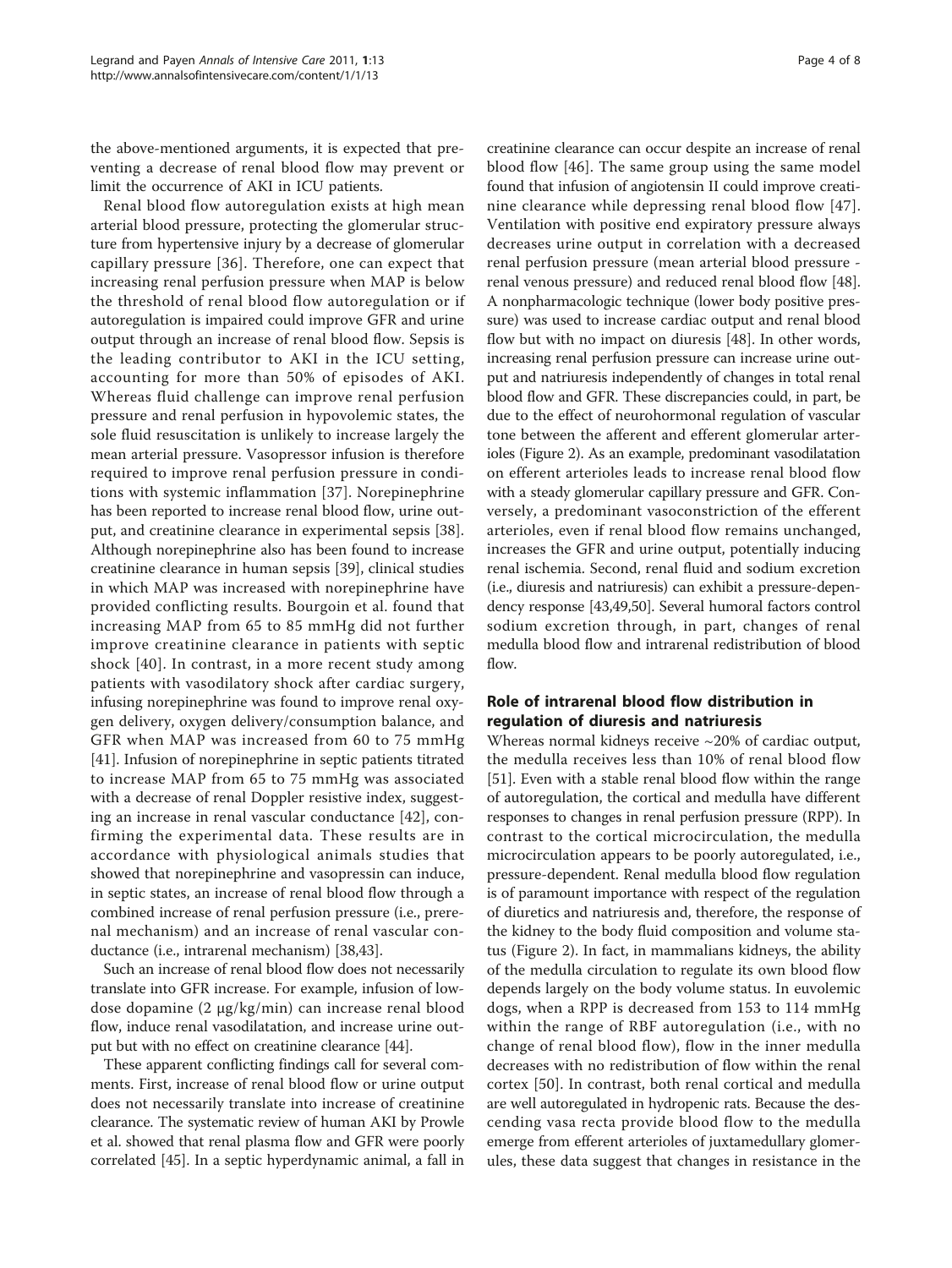<span id="page-4-0"></span>

postglomerular circulation of juxtamedullary nephrons might be responsible for the lack of autoregulation of medullary blood flow in volume expended animals [[51](#page-7-0)]. Increase in renal medullary blood flow decreases the outer-inner medullar osmotic gradient and increases renal interstitial hydrostatic pressure, which both impair the ability to concentrate urine and participate in the natriuresis response to hypertension in well-hydrated mammalians. In hydropenic animals, this response is blunted preventing further loss of water and sodium. The tubular sodium handling may be mediated more by the angiotensin II and paracrine effects of NO rather than the increase in RPP per se. In the absence of angiotensin II, volume expansion with no increase in MAP induces natriuresis, whereas the increase in MAP by angiotensin II infusion did not induce a natriuresis response [[52](#page-7-0)]. Increase of plasma vasopressin concentration (independently of any increase of systemic arterial pressure) also influences the pressure-natriuresis/diuresis relationship in decreasing the medullary blood flow through receptor V1a [[43\]](#page-6-0). Binding to the V2-receptors in the inner medullary collecting ducts activates the UT-A1 molecules, which increases the urea permeability of collecting duct and increase the ability to concentrate urine. Increased vascular response of

the renal microcirculation to vasoconstrictors has been proposed to elicit intense renal vasoconstriction in sepsisinduced AKI [\[53\]](#page-7-0). Although this hypothesis warrants further exploration, it is possible in sepsis that endogenous vasoconstrictors, including angiotensin II, could both decrease GFR due to decrease in renal blood flow but also blunt the natriuresis response after the renal perfusion pressure has been restored. Endotoxemia also can increase urine output and water clearance despite decrease in GFR due to tubular aquaporin-2 dysfunction [\[54](#page-7-0)].

The adaptation of medullary blood flow to the  $Na<sup>+</sup>$  concentration in the tubular lumen adds another level of complexity to the regulation of regional blood flow and sodium handling. The glomerular filtration rate will decrease due to vasoconstriction of the afferent glomerular arteriole in response to increase of the filtrated  $Na<sup>+</sup>$  reaching the macula densa, a mechanism called the tubuloglomerular feedback (TGF, Figure 2). Tubular salt sensing by the macula densa involves the Na<sup>+</sup>/K<sup>+</sup>/2Cl<sup>-</sup> cotransporter (NKCC2). The mechanism of TGF consists in an increase of the glomerular afferent arteriole vascular tone, mainly mediated by adenosine release, in response to a raise of the [NaCl] concentrations in the tubular fluid. The juxtaglomerular apparatus also mediates renin-release signals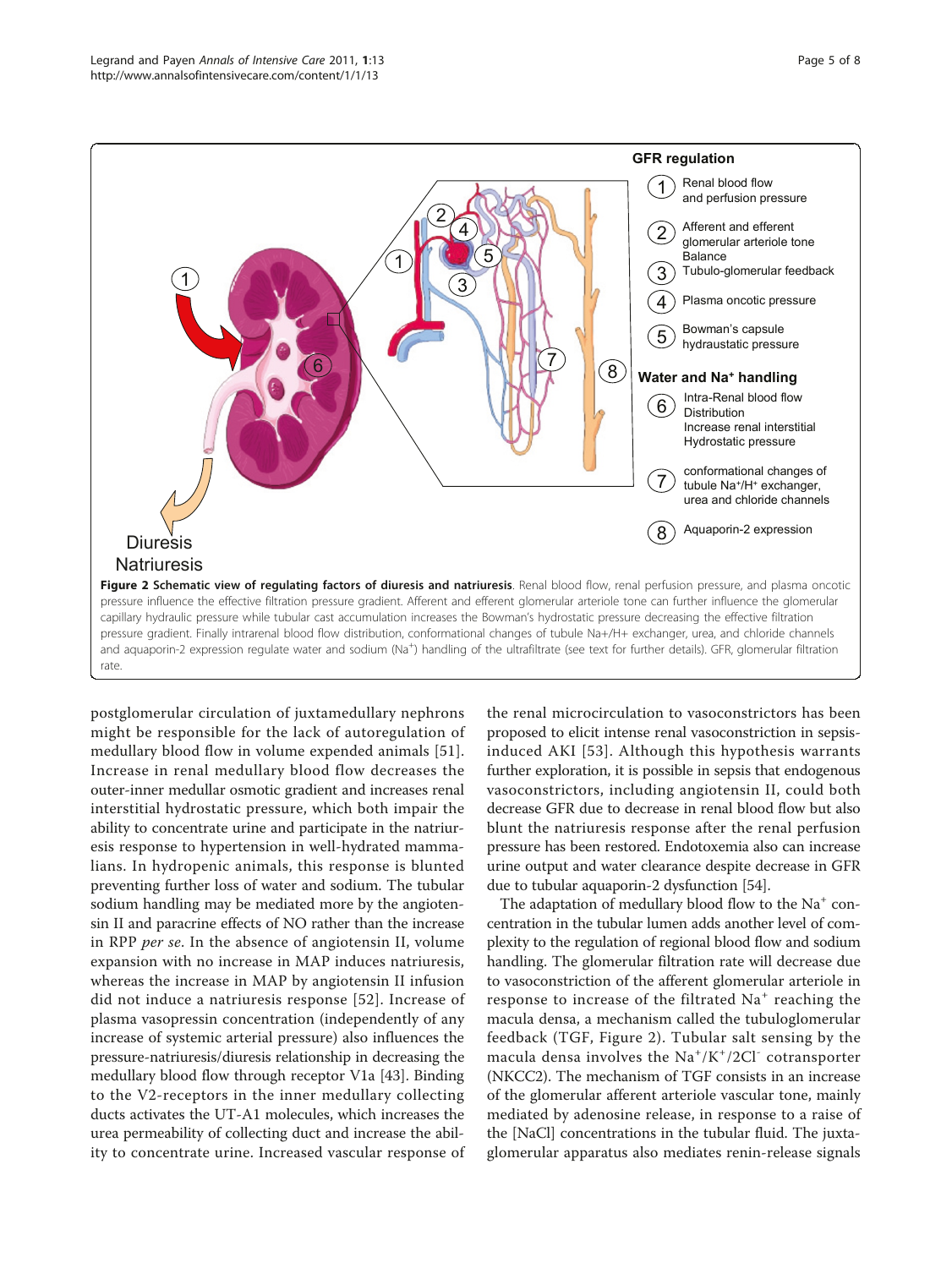through prostaglandins (i.e., PGI2 and PGE2) and nitric oxide release. The TGF response to increase of  $Na<sup>+</sup>$  concentration in the tubular fluid operates within a few seconds but is not sustained. Prolonged stimulation of the TGF will induce the TGF to reset within 30-60 minutes, increasing the renal blood flow without restoring the GFR [[55](#page-7-0)]. Activation of the TGF has long been proposed by Thureau et al. as an adaptative mechanism to tubular dysfunction and referred as an "acute renal success" in acute renal failure [\[56\]](#page-7-0). In theory, TGF response could prevent the rapid loss of water and electrolytes in conditions of tubular dysfunction-associated decrease of Na<sup>+</sup> reabsorption. Na<sup>+</sup> -tubular reabsorptive work constitutes a major part of renal oxygen consumption in the healthy kidney. As a consequence, decrease of GFR or inhibition of Na<sup>+</sup> tubular reabsorption can decrease renal oxygen consumption [[57](#page-7-0)]. However, in ischemic-induced AKI there is a diversion of oxygen consumption from Na<sup>+</sup> reabsorption to other oxygen-consuming pathways illustrated by an increase of the ratio oxygen consumption/Na<sup>+</sup> reabsorption [[58\]](#page-7-0). Redfors et al. have recently shown in an elegant physiological study in patients developing AKI after cardiac surgery that total renal oxygen consumption increases despite a decrease of Na+ reabsorptive work [[59\]](#page-7-0). The oxygen consumption to absorptive work mismatch is not well understood and may result from: 1) higher production of reactive oxygen species by infiltrative immune cells [[60](#page-7-0)]; 2) high level of NO, which regulates the renal oxygen consumption [[58\]](#page-7-0). This may partially explain why strategies designed to inhibit renal oxygen consumption (e.g., loops diuretics) have failed to improve the prognosis of patients suffering from AKI [\[61\]](#page-7-0).

# Urine output, urine biochemistry, and mechanism of AKI

Medical textbooks provide urine biochemistry profiles to differentiate prerenal causes from intra renal causes of AKI in oliguric patients. Although very popular among clinicians, the ability of urinary indices, such as urinary Na  $^+$  (UNa) and excretion fraction of Na<sup> $+$ </sup> (FeNa), to separate prerenal from intrarenal causes of AKI is questionable. First, these urinary markers have been poorly studied among critically ill patients. Recent reviews of experimental and human sepsis have highlighted the paucity of available studies and their design heterogeneity regarding urinary findings in septic AKI [[62,63\]](#page-7-0). Most importantly, there is no evidence that these urinary biochemical findings can predict the response to hemodynamic optimization in terms of renal injury and renal function. Although a low UNa or FeNa (e.g., FeNa <1%) suggest a preserved renal tubular reabsorptive capacity, there is no evidence for a correlation between urinary biochemical modifications and tissue damage. Inflammation mediators can induce tubular cell dysfunction with conformational

changes of tubule Na<sup>+</sup>/H<sup>+</sup> exchanger, urea, or chloride channels that will influence urine composition independently of any structural damage [\[14](#page-6-0)[,64,65\]](#page-7-0). As mentioned, the control of urinary  $Na<sup>+</sup>$  excretion results from a complex neurohumoral regulation and is influenced by fluid resuscitation, arterial pressure, or infusion of diuretics. A fractional excretion of urea (FeU) of 35% or less has been proposed to differentiate prerenal AKI from intrarenal causes independently of the use of diuretics. However, mechanically ventilated patients with transient AKI (resolving within 3 days) exhibited higher FeU than patients with persistent AKI in a recently published cohort [[66](#page-7-0)]. To summarize, sensitivity and specificity of traditional urinary biochemicals showed significant disparities among clinical studies such that their value to classify AKI remains doubtful. There is much more expectation in the use of new biomarkers (i.e., NGAL, KIM1) to make an early diagnosis of tubular damage during the course of AKI and therefore to differentiate prerenal from intrarenal AKI in oliguric patients. Only a few studies are available regarding the association between plasma and/or urine levels of those biomarkers and the reversibility of AKI. Bagshaw et al. reported that plasma NGAL had an area under the ROC curve of 0.71 (95% confidence interval (CI), 0.55-0.88) for predicting AKI progression and of 0.78 (95% CI, 0.61-0.95) for need for renal replacement therapy. Cruz et al. reported an area under the ROC curve of 0.82 (95% CI, 0.7-0.95) for predicting the use of renal replacement therapy [[67](#page-7-0)]. Nickolas et al. reported that urine NGAL remained low in patients admitted in the emergency department with prerenal azotemia versus AKI [\[68\]](#page-7-0).

### Conclusions

Decrease urine output is common among critically ill patients and can mirror a decrease in creatinine clearance. Although a decrease in renal blood flow and/or a decrease in renal perfusion pressure is a major determinant of GFR, plasma oncotic pressure appears to be central in the glomerular hydrodynamic forces. In hypovolemic states, prompt fluid resuscitation is needed to prevent further deterioration of renal function. The choice of the type of fluid also seems to be crucial, because colloids increase the oncotic pressure and may reduce filtration rate. Fluid administration may be found inappropriate and even harmful in numerous situations due to the inconstant relationship between renal blood flow or renal perfusion pressure and diuresis/natriuresis due to complex neurohormonal control. Furthermore, systemic inflammation can induce natriuresis and diuresis changes due to functional changes unrelated to hypoperfusion, histological, or tubular damage. Experimental and clinical research is needed to determine appropriate therapeutic response to oliguria in critically ill patients.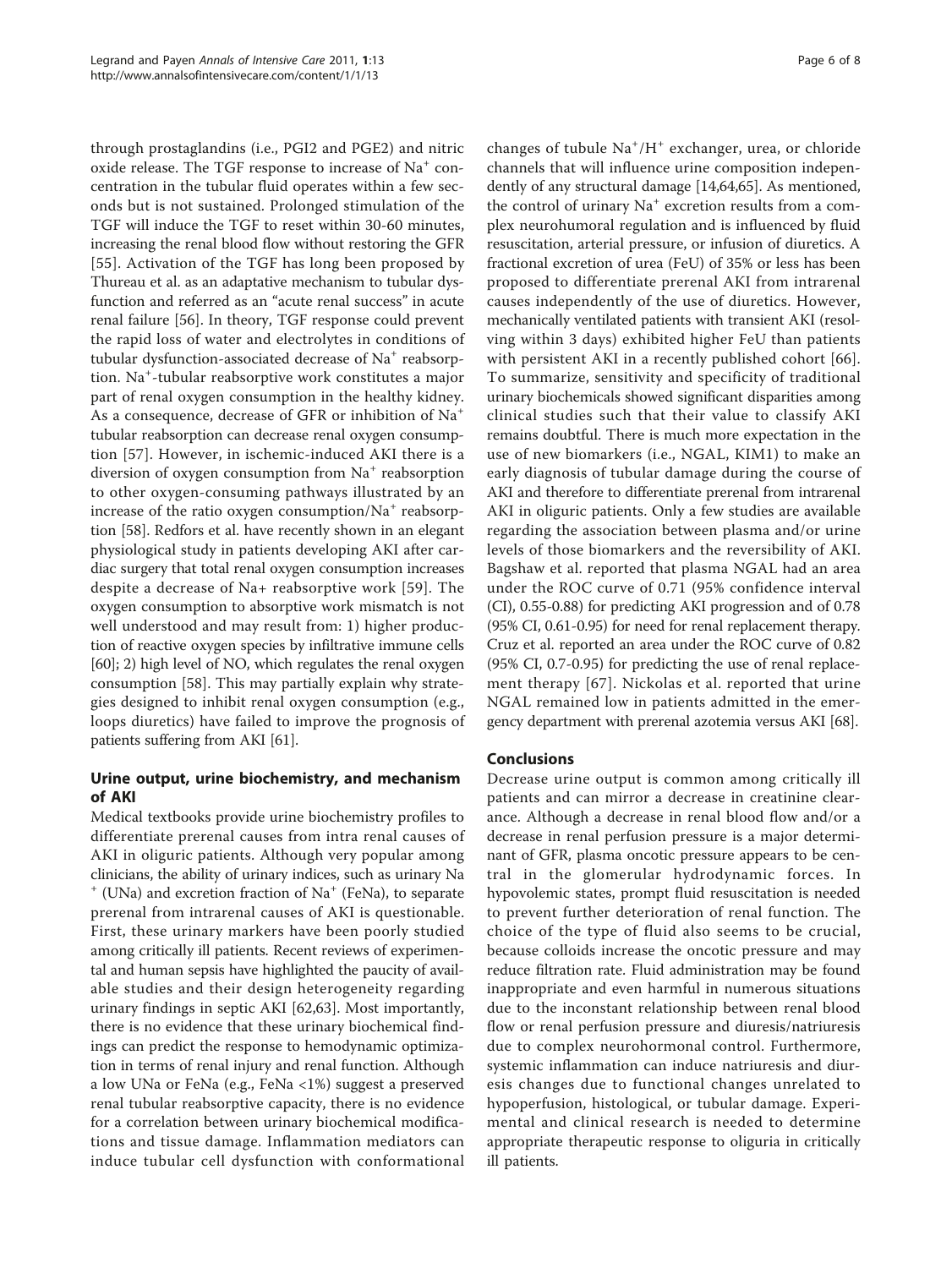#### <span id="page-6-0"></span>Authors' contributions

ML and DP wrote and approved the final manuscript.

#### Competing interests

The authors declare that they have no competing interests.

Received: 23 March 2011 Accepted: 24 May 2011 Published: 24 May 2011

#### References

- 1. Chen YC, Jenq CC, Tian YC, Chang MY, Lin CY, Chang CC, Lin HC, Fang JT, Yang CW, Lin SM: [Rifle classification for predicting in-hospital mortality in](http://www.ncbi.nlm.nih.gov/pubmed/18520698?dopt=Abstract) [critically ill sepsis patients.](http://www.ncbi.nlm.nih.gov/pubmed/18520698?dopt=Abstract) Shock 2009, 31:139-145.
- 2. Morgera S, Schneider M, Neumayer HH: [Long-term outcomes after acute](http://www.ncbi.nlm.nih.gov/pubmed/18382193?dopt=Abstract) [kidney injury.](http://www.ncbi.nlm.nih.gov/pubmed/18382193?dopt=Abstract) Crit Care Med 2008, 36:S193-197.
- 3. Bouchard J, Mehta RL: [Fluid accumulation and acute kidney injury:](http://www.ncbi.nlm.nih.gov/pubmed/19829108?dopt=Abstract) [consequence or cause.](http://www.ncbi.nlm.nih.gov/pubmed/19829108?dopt=Abstract) Curr Opin Crit Care 2009, 15:509-513.
- 4. Bellomo R, Bagshaw S, Langenberg C, Ronco C: [Pre-renal azotemia: a](http://www.ncbi.nlm.nih.gov/pubmed/17464109?dopt=Abstract) [flawed paradigm in critically ill septic patients?](http://www.ncbi.nlm.nih.gov/pubmed/17464109?dopt=Abstract) Contrib Nephrol 2007, 156:1-9.
- 5. Langenberg C, Bellomo R, May C, Wan L, Egi M, Morgera S: Renal blood flow in sepsis. Crit Care 2005, 9:363-374.
- 6. Brochard L, Abroug F, Brenner M, Broccard AF, Danner RL, Ferrer M, Laghi F, Magder S, Papazian L, Pelosi P, Polderman KH: [An Official ATS/ERS/ESICM/](http://www.ncbi.nlm.nih.gov/pubmed/20460549?dopt=Abstract) [SCCM/SRLF Statement: Prevention and Management of Acute Renal](http://www.ncbi.nlm.nih.gov/pubmed/20460549?dopt=Abstract) [Failure in the ICU Patient: an international consensus conference in](http://www.ncbi.nlm.nih.gov/pubmed/20460549?dopt=Abstract) [intensive care medicine.](http://www.ncbi.nlm.nih.gov/pubmed/20460549?dopt=Abstract) Am J Respir Crit Care Med 2010, 181:1128-1155.
- 7. Ricci Z, Cruz D, Ronco C: [The RIFLE criteria and mortality in acute kidney](http://www.ncbi.nlm.nih.gov/pubmed/18160961?dopt=Abstract) [injury: A systematic review.](http://www.ncbi.nlm.nih.gov/pubmed/18160961?dopt=Abstract) Kidney Int 2008, 73:538-546.
- 8. Bagshaw SM, George C, Bellomo R: [Early acute kidney injury and sepsis: a](http://www.ncbi.nlm.nih.gov/pubmed/18402655?dopt=Abstract) [multicentre evaluation.](http://www.ncbi.nlm.nih.gov/pubmed/18402655?dopt=Abstract) Crit Care 2008, 12:R47.
- 9. Murugan R, Karajala-Subramanyam V, Lee M, Yende S, Kong L, Carter M, Angus DC, Kellum JA: [Acute kidney injury in non-severe pneumonia is](http://www.ncbi.nlm.nih.gov/pubmed/20032961?dopt=Abstract) [associated with an increased immune response and lower survival.](http://www.ncbi.nlm.nih.gov/pubmed/20032961?dopt=Abstract) Kidney Int 2010, 77:527-535.
- 10. Dasta JF, Kane-Gill SL, Durtschi AJ, Pathak DS, Kellum JA: [Costs and](http://www.ncbi.nlm.nih.gov/pubmed/18178605?dopt=Abstract) [outcomes of acute kidney injury \(AKI\) following cardiac surgery.](http://www.ncbi.nlm.nih.gov/pubmed/18178605?dopt=Abstract) Nephrol Dial Transplant 2008, 23:1970-1974.
- 11. Grigoryev DN, Liu M, Hassoun HT, Cheadle C, Barnes KC, Rabb H: [The local](http://www.ncbi.nlm.nih.gov/pubmed/18235097?dopt=Abstract) [and systemic inflammatory transcriptome after acute kidney injury.](http://www.ncbi.nlm.nih.gov/pubmed/18235097?dopt=Abstract) J Am Soc Nephrol 2008, 19:547-558.
- 12. Golab F, Kadkhodaee M, Zahmatkesh M, Hedayati M, Arab H, Schuster R, Zahedi K, Lentsch AB, Soleimani M: [Ischemic and non-ischemic acute](http://www.ncbi.nlm.nih.gov/pubmed/19177157?dopt=Abstract) [kidney injury cause hepatic damage.](http://www.ncbi.nlm.nih.gov/pubmed/19177157?dopt=Abstract) Kidney Int 2009, 75:783-792.
- 13. Kelly KJ: [Distant effects of experimental renal ischemia/reperfusion injury.](http://www.ncbi.nlm.nih.gov/pubmed/12761255?dopt=Abstract) J Am Soc Nephrol 2003, 14:1549-1558.
- 14. Rabb H, Wang Z, Nemoto T, Hotchkiss J, Yokota N, Soleimani M: [Acute](http://www.ncbi.nlm.nih.gov/pubmed/12631124?dopt=Abstract) [renal failure leads to dysregulation of lung salt and water channels.](http://www.ncbi.nlm.nih.gov/pubmed/12631124?dopt=Abstract) Kidney Int 2003, 63:600-606.
- 15. Uchino S, Bellomo R, Bagshaw SM, Goldsmith D: [Transient azotaemia is](http://www.ncbi.nlm.nih.gov/pubmed/20054022?dopt=Abstract) [associated with a high risk of death in hospitalized patients.](http://www.ncbi.nlm.nih.gov/pubmed/20054022?dopt=Abstract) Nephrol Dial Transplant 2010, 25:1833-1839.
- 16. Payen D, de Pont AC, Sakr Y, Spies C, Reinhart K, Vincent JL: [A positive](http://www.ncbi.nlm.nih.gov/pubmed/18533029?dopt=Abstract) [fluid balance is associated with a worse outcome in patients with acute](http://www.ncbi.nlm.nih.gov/pubmed/18533029?dopt=Abstract) [renal failure.](http://www.ncbi.nlm.nih.gov/pubmed/18533029?dopt=Abstract) Crit Care 2008, 12:R74.
- 17. Bouchard J, Soroko SB, Chertow GM, Himmelfarb J, Ikizler TA, Paganini EP, Mehta RL: [Fluid accumulation, survival and recovery of kidney function](http://www.ncbi.nlm.nih.gov/pubmed/19436332?dopt=Abstract) [in critically ill patients with acute kidney injury.](http://www.ncbi.nlm.nih.gov/pubmed/19436332?dopt=Abstract) Kidney Int 2009, 76:422-427.
- 18. Legrand M, Mik EG, Balestra GM, Lutter R, Pirracchio R, Payen D, Ince C: [Fluid resuscitation does not improve renal oxygenation during](http://www.ncbi.nlm.nih.gov/pubmed/19996951?dopt=Abstract) [hemorrhagic shock in rats.](http://www.ncbi.nlm.nih.gov/pubmed/19996951?dopt=Abstract) Anesthesiology 2010, 112:119-127.
- 19. Wiedemann HP, Wheeler AP, Bernard GR, Thompson BT, Hayden D, deBoisblanc B, Connors AF Jr, Hite RD, Harabin AL: [Comparison of two](http://www.ncbi.nlm.nih.gov/pubmed/16714767?dopt=Abstract) [fluid-management strategies in acute lung injury.](http://www.ncbi.nlm.nih.gov/pubmed/16714767?dopt=Abstract) N Engl J Med 2006, 354:2564-2575.
- 20. Kastner PR, Hall JE, Guyton AC: Renal hemodynamic responses to increased renal venous pressure: role of angiotensin II. Am J Physiol 1982, 243:260-264.
- 21. Damman K, van Deursen VM, Navis G, Voors AA, van Veldhuisen DJ, Hillege HL: [Increased central venous pressure is associated with impaired](http://www.ncbi.nlm.nih.gov/pubmed/19215832?dopt=Abstract)

[renal function and mortality in a broad spectrum of patients with](http://www.ncbi.nlm.nih.gov/pubmed/19215832?dopt=Abstract) [cardiovascular disease.](http://www.ncbi.nlm.nih.gov/pubmed/19215832?dopt=Abstract) J Am Coll Cardiol 2009, 53:582-588.

- 22. Van Biesen W, Yegenaga I, Vanholder R, Verbeke F, Hoste E, Colardyn F, Lameire N: [Relationship between fluid status and its management on](http://www.ncbi.nlm.nih.gov/pubmed/15772923?dopt=Abstract) [acute renal failure \(ARF\) in intensive care unit \(ICU\) patients with sepsis:](http://www.ncbi.nlm.nih.gov/pubmed/15772923?dopt=Abstract) [a prospective analysis.](http://www.ncbi.nlm.nih.gov/pubmed/15772923?dopt=Abstract) J Nephrol 2005, 18:54-60.
- 23. Bellomo R, Kellum JA, Ronco C: [Defining and classifying acute renal](http://www.ncbi.nlm.nih.gov/pubmed/17165018?dopt=Abstract) [failure: from advocacy to consensus and validation of the RIFLE criteria.](http://www.ncbi.nlm.nih.gov/pubmed/17165018?dopt=Abstract) Intensive Care Med 2007, 33:409-413.
- 24. Cruz DN, Bolgan I, Perazella MA, Bonello M, de Cal M, Corradi V, Polanco N, Ocampo C, Nalesso F, Piccinni P, Ronco C: [North East Italian Prospective](http://www.ncbi.nlm.nih.gov/pubmed/17699446?dopt=Abstract) [Hospital Renal Outcome Survey on Acute Kidney Injury \(NEiPHROS-AKI\):](http://www.ncbi.nlm.nih.gov/pubmed/17699446?dopt=Abstract) [targeting the problem with the RIFLE Criteria.](http://www.ncbi.nlm.nih.gov/pubmed/17699446?dopt=Abstract) Clin J Am Soc Nephrol 2007, 2:418-425.
- 25. Hoste EA, Kellum JA: [Incidence, classification, and outcomes of acute](http://www.ncbi.nlm.nih.gov/pubmed/17464113?dopt=Abstract) [kidney injury.](http://www.ncbi.nlm.nih.gov/pubmed/17464113?dopt=Abstract) Contrib Nephrol 2007, 156:32-38.
- 26. Moran M, Kapsner C: [Acute renal failure associated with elevated plasma](http://www.ncbi.nlm.nih.gov/pubmed/2439908?dopt=Abstract) [oncotic pressure.](http://www.ncbi.nlm.nih.gov/pubmed/2439908?dopt=Abstract) N Engl J Med 1987, 317:150-153.
- 27. Cowley AW, Skelton MM: Dominance of colloid osmotic pressure in renal excretion after isotonic volume expansion. Am J Physiol 1991, 261:1214-1225.
- 28. Fleming SJ, Dallemagne CR, Endre ZH, Yesberg NE, Cross RB: [Acute](http://www.ncbi.nlm.nih.gov/pubmed/1282727?dopt=Abstract) lowering [of plasma oncotic pressure increases filtration fraction and](http://www.ncbi.nlm.nih.gov/pubmed/1282727?dopt=Abstract) [sodium excretion in conscious sheep.](http://www.ncbi.nlm.nih.gov/pubmed/1282727?dopt=Abstract) Ren Physiol Biochem 1992, 15:334-340.
- 29. Ramaswamy D, Corrigan G, Polhemus C, Boothroyd D, Scandling J, Sommer FG, Alfrey E, Higgins J, Deen WM, Olshen R, Myers BD: Maintenance and recovery stages of postischemic acute renal failure in humans. Am J Physiol Renal Physiol 2002, 282:271-280.
- 30. Cupples WA: [Interactions contributing to kidney blood flow](http://www.ncbi.nlm.nih.gov/pubmed/17143070?dopt=Abstract) [autoregulation.](http://www.ncbi.nlm.nih.gov/pubmed/17143070?dopt=Abstract) Curr Opin Nephrol Hypertens 2007, 16:39-45.
- 31. Bellomo R, Giantomasso DD: [Noradrenaline and the kidney: friends or](http://www.ncbi.nlm.nih.gov/pubmed/11737909?dopt=Abstract) [foes?](http://www.ncbi.nlm.nih.gov/pubmed/11737909?dopt=Abstract) Crit Care 2001, 5:294-298.
- 32. Legrand M, Mik EG, Johannes T, Payen D, Ince C: [Renal hypoxia and](http://www.ncbi.nlm.nih.gov/pubmed/18488066?dopt=Abstract) [dysoxia after reperfusion of the ischemic kidney.](http://www.ncbi.nlm.nih.gov/pubmed/18488066?dopt=Abstract) Mol Med 2008, 14:502-516.
- 33. Saotome T, Ishikawa K, May CN, Birchall IE, Bellomo R: [The impact of](http://www.ncbi.nlm.nih.gov/pubmed/20049587?dopt=Abstract) [experimental hypoperfusion on subsequent kidney function.](http://www.ncbi.nlm.nih.gov/pubmed/20049587?dopt=Abstract) Intensive Care Med 2010, 36:533-540.
- 34. Johannes T, Mik EG, Ince C: [Nonresuscitated endotoxemia induces](http://www.ncbi.nlm.nih.gov/pubmed/18497704?dopt=Abstract) [microcirculatory hypoxic areas in the renal cortex in the rat.](http://www.ncbi.nlm.nih.gov/pubmed/18497704?dopt=Abstract) Shock 2009, 31:97-103.
- 35. Kelleher SP, Robinette JB, Miller F, Conger JD: [Effect of hemorrhagic](http://www.ncbi.nlm.nih.gov/pubmed/3573537?dopt=Abstract) [reduction in blood pressure on recovery from acute renal failure.](http://www.ncbi.nlm.nih.gov/pubmed/3573537?dopt=Abstract) Kidney Int 1987, 31:725-730.
- 36. Cupples WA, Braam B: Assessment of renal autoregulation. Am J Physiol Renal Physiol 2007, 292:1105-1123.
- 37. Losser MR, Forget AP, Payen D: [Nitric oxide involvement in the](http://www.ncbi.nlm.nih.gov/pubmed/16791113?dopt=Abstract) [hemodynamic response to fluid resuscitation in endotoxic shock in rats.](http://www.ncbi.nlm.nih.gov/pubmed/16791113?dopt=Abstract) Crit Care Med 2006, 34:2426-2431.
- 38. Bellomo R, Kellum JA, Wisniewski SR, Pinsky MR: [Effects of norepinephrine](http://www.ncbi.nlm.nih.gov/pubmed/10194164?dopt=Abstract) [on the renal vasculature in normal and endotoxemic dogs.](http://www.ncbi.nlm.nih.gov/pubmed/10194164?dopt=Abstract) Am J Respir Crit Care Med 1999, 159:1186-1192.
- 39. Albanese J, Leone M, Garnier F, Bourgoin A, Antonini F, Martin C: [Renal](http://www.ncbi.nlm.nih.gov/pubmed/15302741?dopt=Abstract) [effects of norepinephrine in septic and nonseptic patients.](http://www.ncbi.nlm.nih.gov/pubmed/15302741?dopt=Abstract) Chest 2004, 126:534-539.
- 40. Bourgoin A, Leone M, Delmas A, Garnier F, Albanese J, Martin C: [Increasing](http://www.ncbi.nlm.nih.gov/pubmed/15818105?dopt=Abstract) [mean arterial pressure in patients with septic shock: effects on oxygen](http://www.ncbi.nlm.nih.gov/pubmed/15818105?dopt=Abstract) [variables and renal function.](http://www.ncbi.nlm.nih.gov/pubmed/15818105?dopt=Abstract) Crit Care Med 2005, 33:780-786.
- 41. Redfors B, Bragadottir G, Sellgren J, Sward K, Ricksten SE: [Effects of](http://www.ncbi.nlm.nih.gov/pubmed/20949349?dopt=Abstract) [norepinephrine on renal perfusion, filtration and oxygenation in](http://www.ncbi.nlm.nih.gov/pubmed/20949349?dopt=Abstract) [vasodilatory shock and acute kidney injury.](http://www.ncbi.nlm.nih.gov/pubmed/20949349?dopt=Abstract) Intensive Care Med 2010, 37:60-67.
- 42. Deruddre S, Cheisson G, Mazoit JX, Vicaut E, Benhamou D, Duranteau J: [Renal arterial resistance in septic shock: effects of increasing mean](http://www.ncbi.nlm.nih.gov/pubmed/17486316?dopt=Abstract) [arterial pressure with norepinephrine on the renal resistive index](http://www.ncbi.nlm.nih.gov/pubmed/17486316?dopt=Abstract) assessed [with Doppler ultrasonography.](http://www.ncbi.nlm.nih.gov/pubmed/17486316?dopt=Abstract) Intensive Care Med 2007, 33:1557-1562.
- 43. Albert M, Losser MR, Hayon D, Faivre V, Payen D: [Systemic and renal](http://www.ncbi.nlm.nih.gov/pubmed/15343018?dopt=Abstract) [macro- and microcirculatory responses to arginine vasopressin in](http://www.ncbi.nlm.nih.gov/pubmed/15343018?dopt=Abstract) [endotoxic rabbits.](http://www.ncbi.nlm.nih.gov/pubmed/15343018?dopt=Abstract) Crit Care Med 2004, 32:1891-1898.